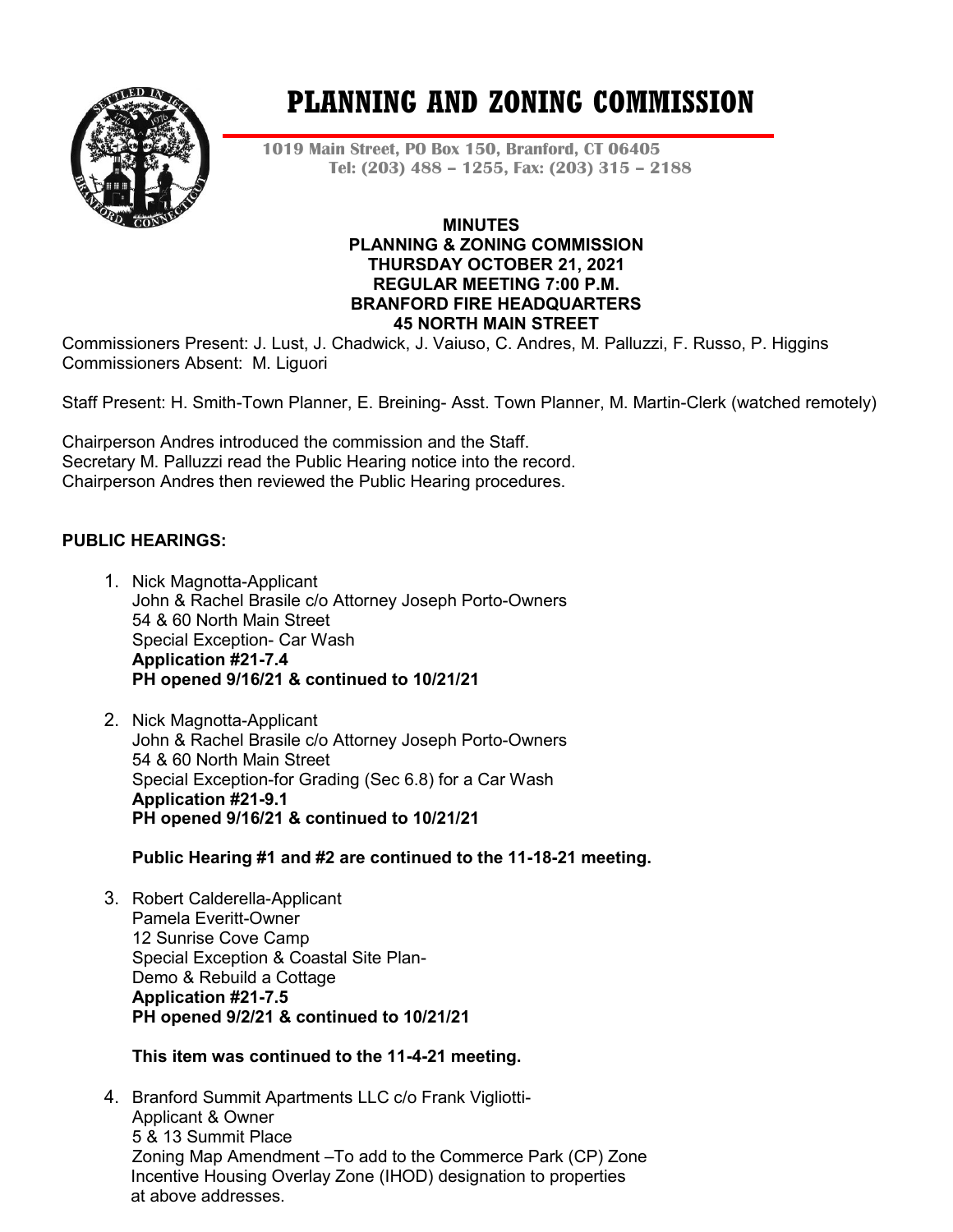*TOWN OF BRANFORD PLANNING AND ZONING COMMISSION Minutes October 21, 2021 Page 2 of 9*

#### **Application #21-9.2 PH opened 10/7/21& continued to 10/21/21**

- 5. Branford Summit Apartments LLC c/o Frank Vigliotti-Applicant & Owner 5 & 13 Summit Place Special Exception-Multi-Family IHOD Development **Application #21-9.3 PH opened 10/7/21& continued to 10/21/21**
- 6. Branford Summit Apartments LLC c/o Frank Vigliotti-Applicant & Owner 5 & 13 Summit Place Special Exception for Grading (Section 6.8) associated with IHOD Multi-Family Development **Application #21-9.5 PH opened 10/7/21& continued to 10/21/21**

#### **Public Hearings #4, 5 and 6 were continued to the 11-4-21 meeting.**

7. ALMR LLC, c/o David D'Atri- Applicant & Owner 4 Three Elm Road Special Exception Modification-Multi Family Dwelling **Application #21-6.9 A/ R on 7/1/21 & PH set for 10/21/21 with 65 day time extension previously granted and accepted**

Attorney James Perito represented the applicant and explained this application is for changes to a prior approval. He briefly reviewed the application. He then submitted letters of support from Thomas Colville, Peter Kusterer and Gregory Ames.

John Matthews (Architect, Post Rd, Madison Ct) spoke next giving a brief history of the project showing before and after photos and highlighting the proposed changes.

John Cunningham (TEC Landscape Design) displayed and reviewed the latest Landscape Plan.

Chuck Mandel (Agent for Applicant) reviewed the grading plan and submitted 3 pages from the 2002 Ct Guidelines for Soil Erosion & Sediment Control.

E. Breining reviewed the staff report. PUBLIC INPUT:

- 1. Peter Kusterer- (8 Indian Pt. Rd.) Spoke saying he is in support of the project.
- 2. Barbara Chessler-(Three Elms Rd) had a few comments and corrections. She also asked the Building Dept. and PZ to monitor this project.

Chairperson Andres closed the Public Hearing.

The applicant and his attorney responded to some of the public comments.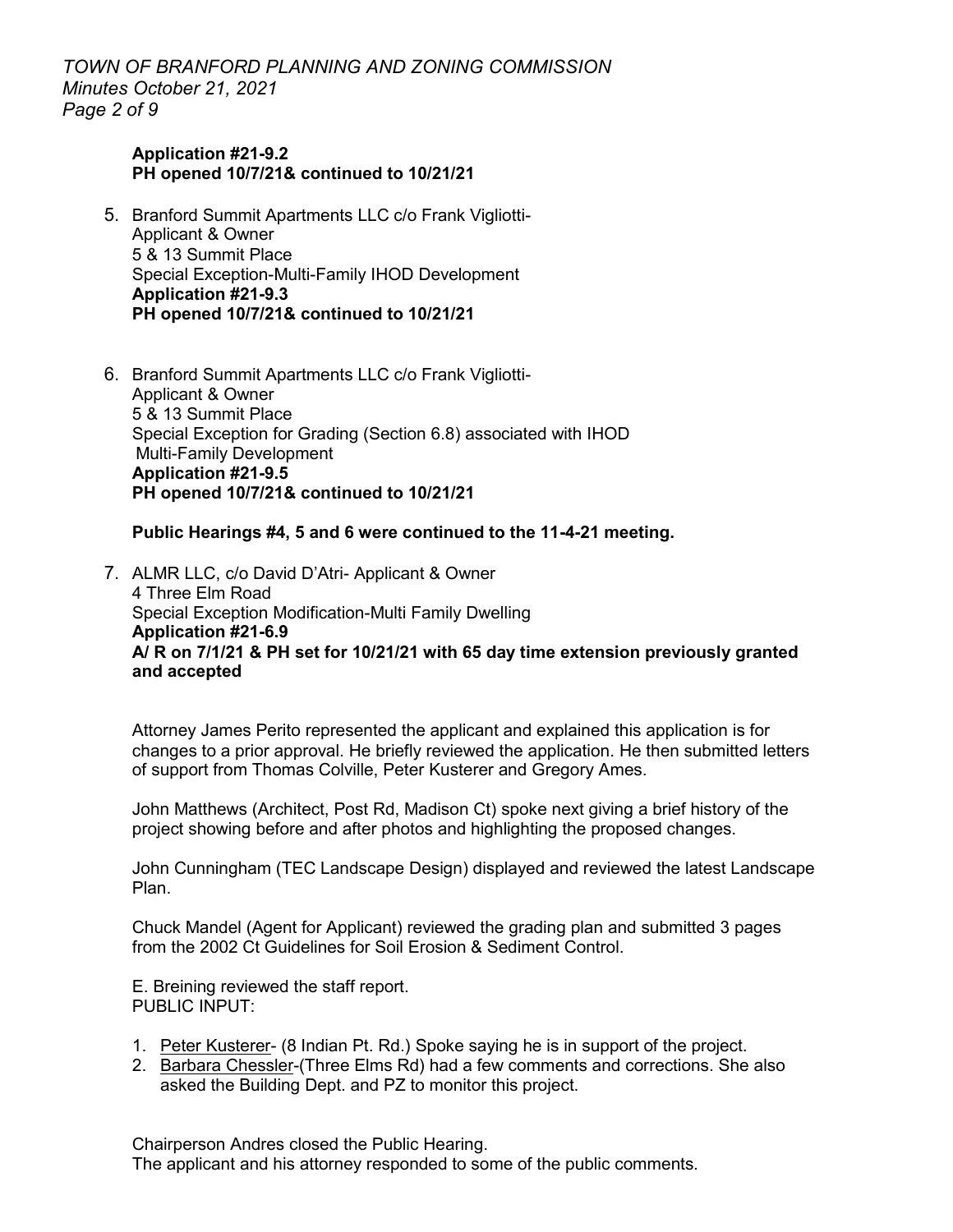8. Opt-out of new State Statutory provisions (CGS Section 8-2/Public Act 21-29) regarding Accessory Dwelling Units (Apartments). Planning & Zoning Commission- Applicant. **PH set for 10/21/21**

H. Smith reviewed this explaining that the new state law provides for some changes regarding accessory apartments. Currently in the Zoning regulations there is a Special Exception application approval process that allows for accessory apartments in the R-3, 4 and 5 residential zones. He then briefly reviewed the requirements for those. He noted that the State law has changed and now requires municipalities to allow accessory apartments anywhere there is a single family dwelling. This would require a site plan approval. This new law changes the requirements which he reviewed. He then noted there is a provision to opt out of these requirements, after a public hearing is conducted and the planning and zoning commission votes to opt out. The RTM would then hold a public hearing. He noted the planning and zoning commission previously discussed this and voted to proceed with the opt out. That's why the public hearing is held tonight, as part of the process.

The Commission then discussed this briefly.

PUBLIC INPUT: No one spoke. Chairperson Andres closed the Public Hearing. He noted that this then needs to be approved by the Representative Town Meeting (RTM).

9. Syed Sami-Applicant Oil Barons Inc. c/o Robert Hartmann-Owner 49 Leetes Island Road Special Exception Modification – Expand Convenience Store **Application #21-9.6 To be A/R & PH set for 10/21/21**

The applicant (Syed Sami) was present and explained that he has made many improvements on his site such as new paving and a new canopy. This application is for an expansion of his convenience store.

E. Breining reviewed the staff report.

PUBLIC INPUT:

 No one spoke. **Chairperson Andres closed the Public Hearing**.

#### **MINUTES: 10/7/2021**

 **M. Palluzzi made a motion to approve the minutes with the name correction on page 2.**

 **J. Lust seconded the motion which passed unanimously.**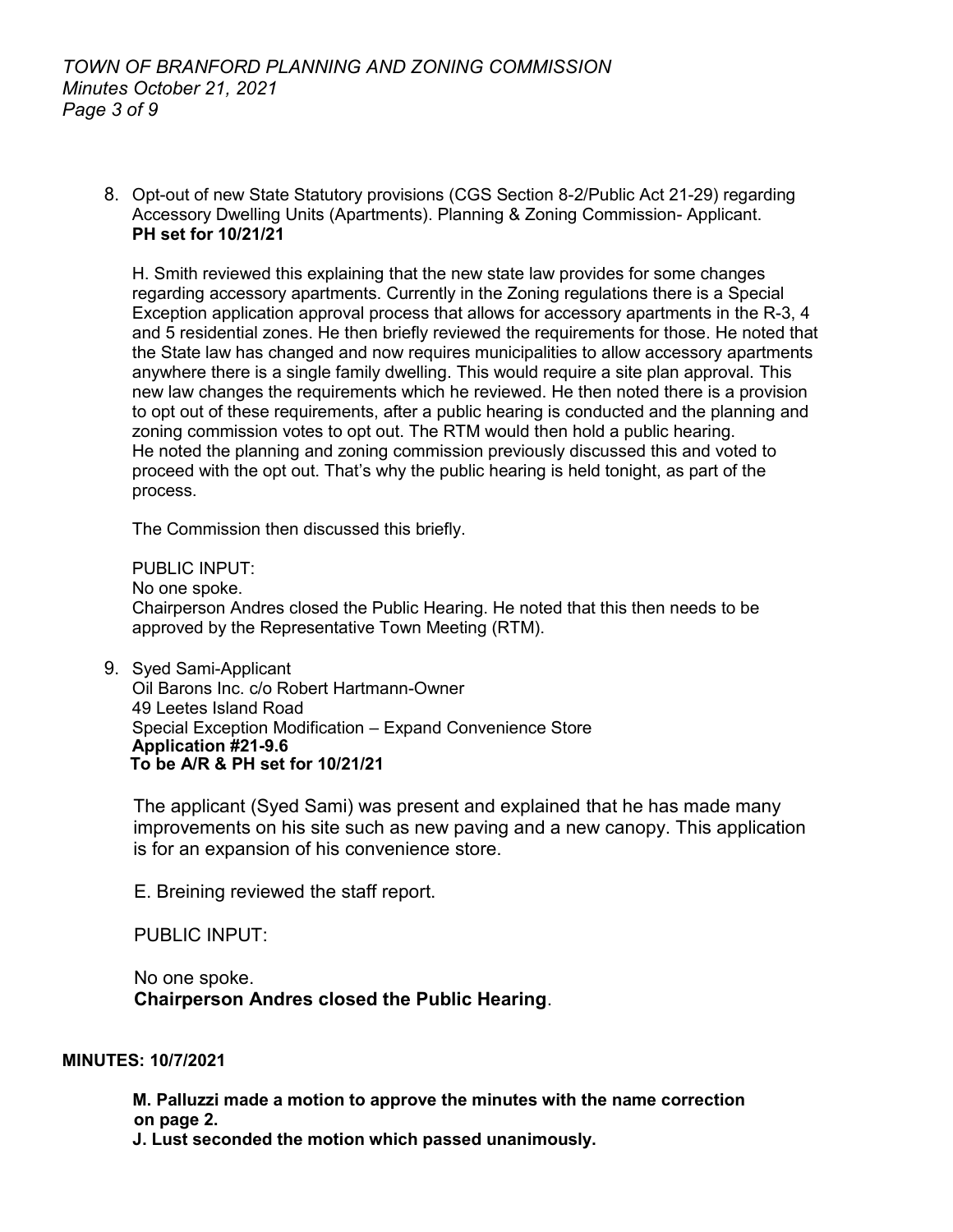#### **CORRESPONDENCE:**

**1.** Notice of an application for dredging and fill at 23 Prospect Hill Road.

## **RETURN TO TABLE:**

1. ALMR LLC, c/o David D'Atri- Applicant & Owner 4 Three Elm Road Special Exception Modification-Multi Family Dwelling **Application #21-6.9 A/ R on 7/1/21 & PH set for 10/21/21 with 65 day time extension previously granted and accepted**

The Commission discussed the application.

- J. Lust recused himself from this application.
- F. Russo was seated for him.

 **M. Palluzzi made a motion to approve the application with the Finding & Condition below:**

## **FINDINGS:**

1. Subject to compliance with the adopted conditions listed below, the Commission finds, based on the testimony and application materials presented, that the proposed use of the property is consistent with the Special Exception Criteria.

## **CONDITIONS:**

- 1. All conditions of the previous March 2, 2020 & October 28, 2021 Special Exception approvals shall remain in full force and effect as they may still apply.
- 2. Prior to the issuance of a Zoning Permit or the zoning authorization for the issuance of a building permit the applicant shall make the following revisions to the submitted site plan subject to the approval of the Town Planner or his designee or the Planning & Zoning Commission:
	- a. The applicant shall revise the Site Plan and Landscaping Plan to include the location and type of tree to be planted in place of the 13" Norway Maple that was marked "to remain" on the previously approved site plan that was removed by the applicant.
	- b. The applicant shall revise the Landscaping Plan to show additional plantings on the eastern property line in accordance with Section 6.3.G (3).
	- c. The applicant shall revise the Site Plan and Landscaping Plan to show additional plantings in the vegetated" buffer strip" between the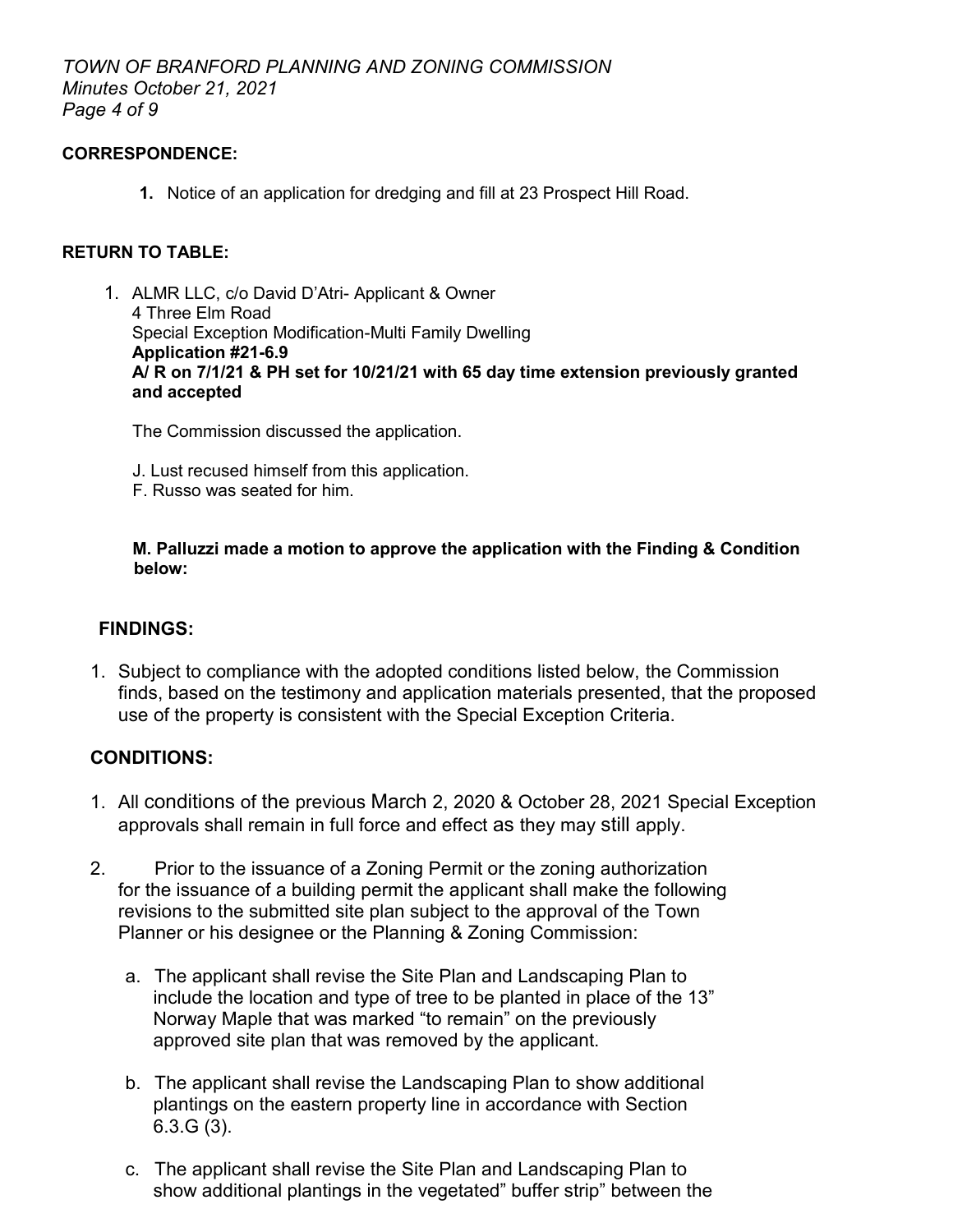existing parking area and the tidal stream to the north of the site to optimize the stormwater runoff water quality treatment functionality of the landscape.

- d. The applicant shall revise the Site Plan to indicate the maximum height of the wall and clarify where the elevations on each side of the wall are identical.
- e. The applicant shall revise the Site Plan to demonstrate that the drainage at the base of the wall, including flow from weep holes, shall be properly managed and not allowed to flow onto adjacent properties.
- f. The applicant shall revise the Site Plan or revise the Life Safety Plan to be in accordance with one another, specifically whether there is proposed to be a second staircase on the rear addition.

# **J. Chadwick seconded the motion which passed unanimously.**

2. Opt-out of new State Statutory provisions (CGS Section 8-2/Public Act 21-29) regarding Accessory Dwelling Units (Apartments). Planning & Zoning Commission- Applicant. **PH set for 10/21/21**

**J. Chadwick made a motion to opt out of the State Statutory provision Public Act 21-29 regarding the mandatory accessory dwelling units for all residential dwellings.** 

- **J. Lust seconded the motion which passed unanimously.**
- 3. Syed Sami-Applicant Oil Barons Inc. c/o Robert Hartmann-Owner 49 Leetes Island Road Special Exception Modification – Expand Convenience Store **Application #21-9.6 To be A/R & PH set for 10/21/21**

## **J. Lust made a motion to approve the application with the Finding and Conditions below:**

# **FINDINGS:**

1. Subject to compliance with the conditions listed below, the Commission finds, based on the testimony and application materials presented, that the proposed use of the property is consistent with the Special Exception Criteria per Section 9.8.F.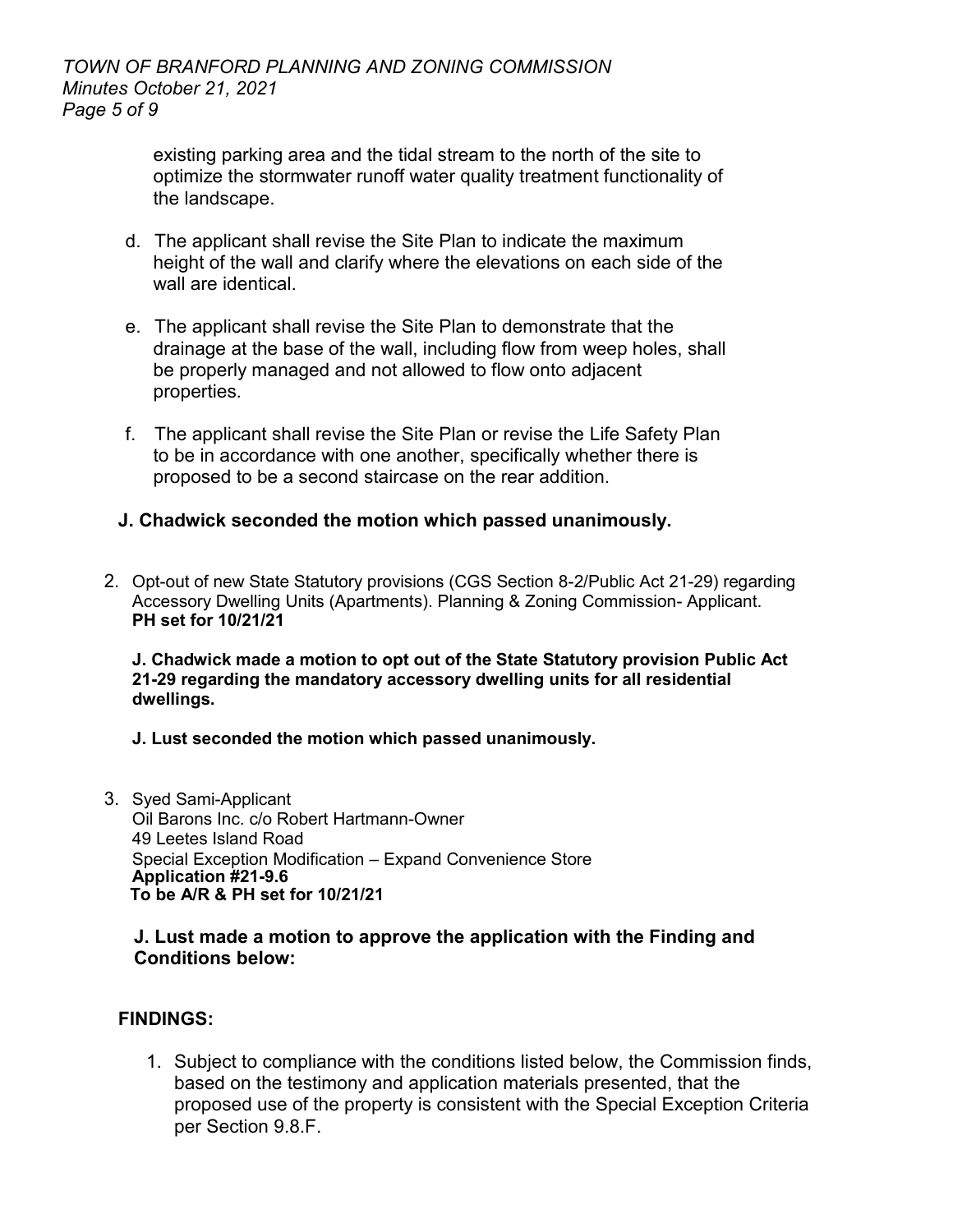## **CONDITIONS:**

- 1. Prior to the issuance of any zoning authorization of a Certificate of Occupancy or Certificate of Zoning Compliance the following shall be addressed to the satisfaction of the Zoning Enforcement Officer or other Town staff as indicated:
	- a. Prior to the start of construction erosion control measures shall be installed to the satisfaction of the Zoning Enforcement Officer and maintained throughout the project.
	- b. Submittal of a revised Lighting Plan that the Town Planner, or his designee, finds to be in compliance with Section 6.7 and the referred appendix.
- 2. No additional signage or new or replacement lighting shall be installed without Planning & Zoning Commission approval, or that of its staff whichever may be appropriate, for compliance of the proposed signage or lighting with the zoning regulations.
- 3. To ensure continued compliance with the Zoning Regulations (Section 6.3) all landscaping must be maintained as an on-going requirement of this approval to ensure survival of the landscaping. Any landscaping element that does not survive or that becomes significantly damaged must be replaced in-kind.

# **J. Vaiuso seconded the motion which passed unanimously.**

#### **OLD BUSINESS:**

1. Peter Kusterer-Applicant & Owner 3 Three Elms Road Special Exception Modification - Alter conditions of a previous Special Exception approval for the construction of an oversized accessory structure (Barn) **Application #21-9.4 PH opened & closed 10/7/21 & tabled to 10/21/21**

Chairperson Andres gave a brief history of the application for the Commission. H. Smith went thru each condition that the applicant requested a modification to. The commission then had a discussion.

#### **F. Russo made a motion to deny the application without prejudice due to the failure to supply a site plan.**

**J. Chadwick seconded the motion which passed unanimously.**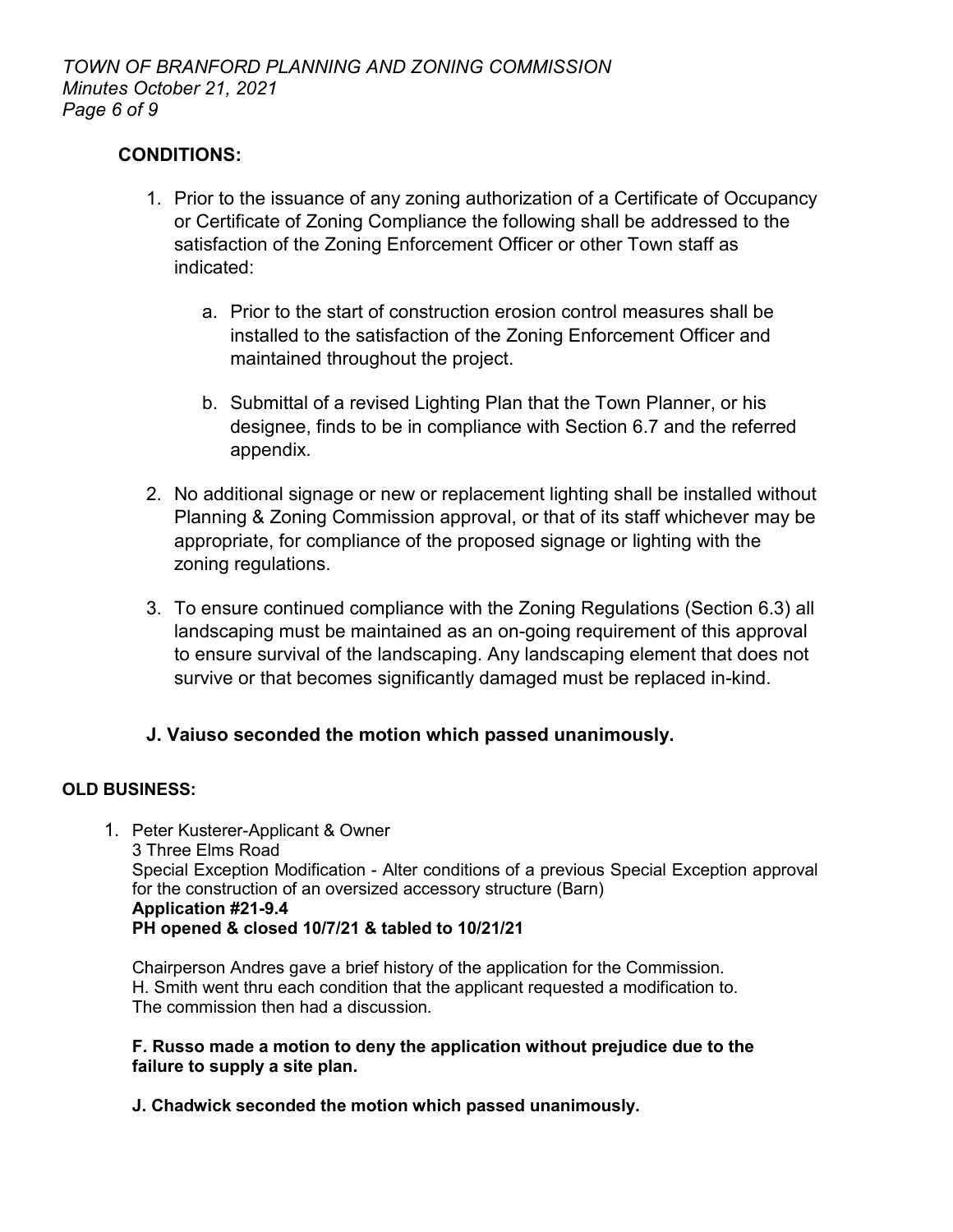*TOWN OF BRANFORD PLANNING AND ZONING COMMISSION Minutes October 21, 2021 Page 7 of 9*

2. BC Investment Property LLC, c/o Bruno Ciccone-Applicant & Owner 175 Cherry Hill Road 11 Lot ReSubdivision **Application #21-8.1 A/R 9/2/21 & PH set for 11/4/21**

### **NEW BUSINESS:**

1. 13 Sycamore LLC, c/o Richard Michaud-Applicant & Owner 13 Sycamore Way Site Plan- Research Lab & Office **Application #21-9.8 To be A/R**

Jim Rotenda (Liscensed Professional Engineer) Godfrey,Hoffman & Hodge, LLC. Was present and displayed a site plan showing the existing conditions and a site plan with the proposed addition. The proposed use is a research lab.

E. Breining reviewed the staff report.

## **M. Palluzzi made a motion to approve the application with the conditions below:**

## **CONDITIONS:**

- 1. Prior to the issuance of any zoning authorization of a Certificate of Occupancy or Certificate of Zoning Compliance the following shall be addressed to the satisfaction of the Zoning Enforcement Officer or other Town staff as indicated:
	- a. Prior to the start of construction erosion control measures shall be installed to the satisfaction of the Zoning Enforcement Officer and maintained throughout the project.
	- b. Submittal of a revised Landscaping Plan that the Town Planner, or his designee, finds to be in compliance with Section 6.3.
	- c. The manufacturer's s recommended requirements and schedule for cleaning and maintenance of the elements of the Stormwater Management System shall be followed and regular monitoring of catch basins sumps, and establishment of and compliance with a cleaning schedule such that the frequency of routine cleaning will ensure that no catch basin sump at any time will be more than fifty (50) percent full (e.g. contents within the sump exceed one half of the distance between the bottom interior of the catch basin to the invert of the deepest outlet of the catch basin) performed by the applicant, owner, and/or successor in title to the Property and reports documenting this shall be submitted every two years following the issuance of final Certificate of Occupancy to the Zoning Enforcement officer.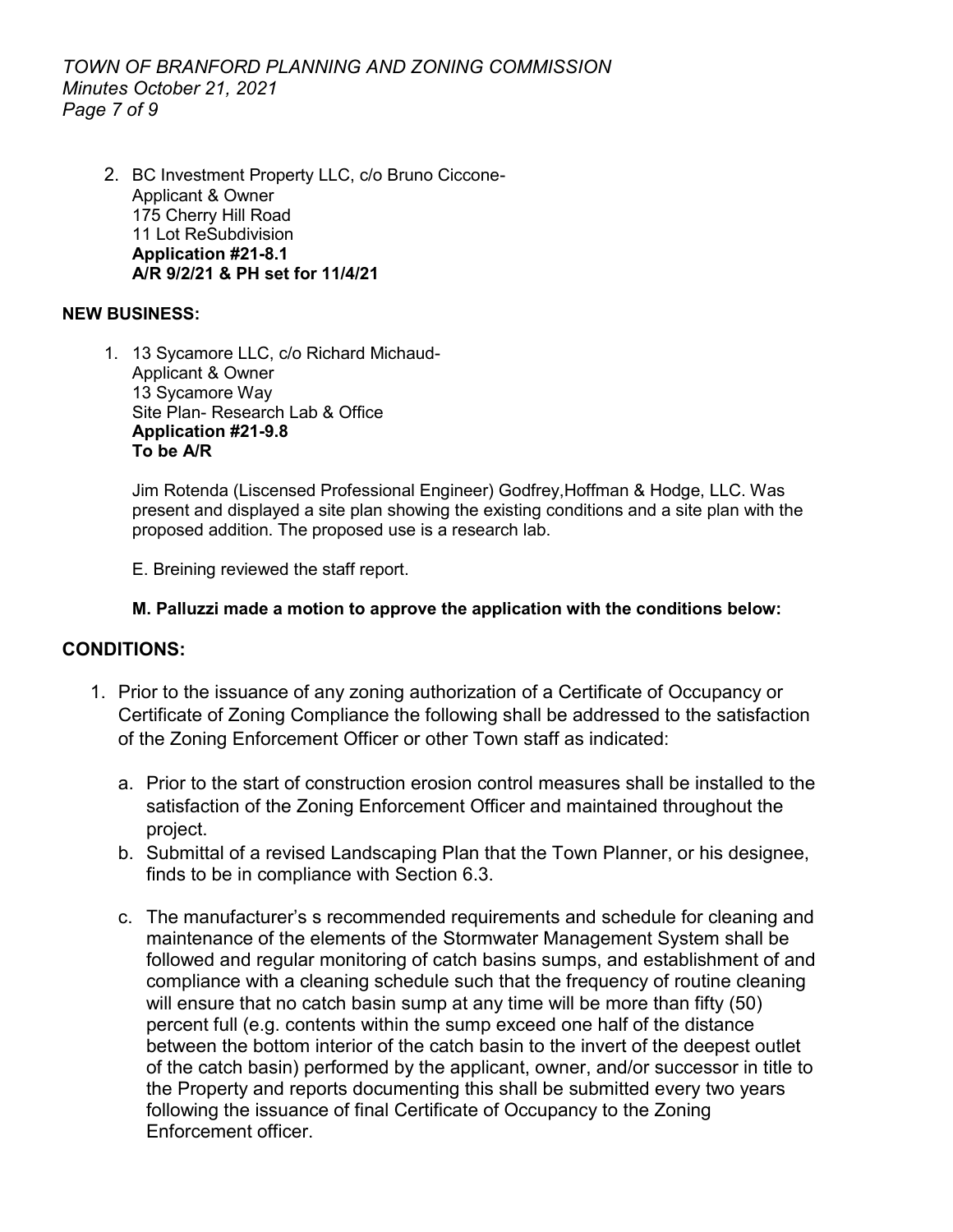## *TOWN OF BRANFORD PLANNING AND ZONING COMMISSION Minutes October 21, 2021 Page 8 of 9*

- 2. No additional or replacement lighting shall be installed without Planning or Zoning Commission approval, or that of its staff whichever may be appropriate, for compliance of the proposed lighting with the Zoning Regulations.
- 3. To ensure continued compliance with the Zoning Regulations (Section 6.3) all landscaping must be maintained as an on-going requirement of this approval to ensure survival of the landscaping. Any landscaping element that does not survive or that becomes significantly damaged must be replaced in-kind.

# **J. Chadwick seconded the motion which passed unanimously.**

- 4. Gary Fowler-Applicant & Owner 61 Flax Mill Road Special Exception for Grading (Section 6.8) for a Single Family Home **Application #21-10.1 To be A/R & PH set for 11/4/21**
- 5. Anthony Loricco-Applicant & Owner 18 Brookhills Road Special Exception for Grading (Section 6.8) for a new Septic System **Application #21-10.2 To be A/R & PH set for 11/4/21**
- 6. Cherry Hill Estates, LLC c/o Joe Mineri-Applicant & Owner 26 Cherry Hill Road PDD/Master Plan Amendment Modification **Application #21-10.3 To be A/R & PH to be set**
- 7. Cherry Hill Estates, LLC c/o Joe Mineri-Applicant & Owner 26 Cherry Hill Road Special Exception Modification- Grading (Sec 6.8) **Application #21-10.4 To be A/R & PH to be set**
- **8.** Cherry Hill Estates, LLC c/o Joe Mineri- Applicant & Owner 26 Cherry Hill Road Site Plan Modification- Multi Family Residential **Application #21-10.5 To be A/R**

# **OTHER BUSINESS:**

1. Conceptual PDD Review-Rose Hill Rd. (Former Beacon Hill Estates Subdivision)

Doug Anderson spoke and gave a brief history of this parcel explaining in 2009 this was